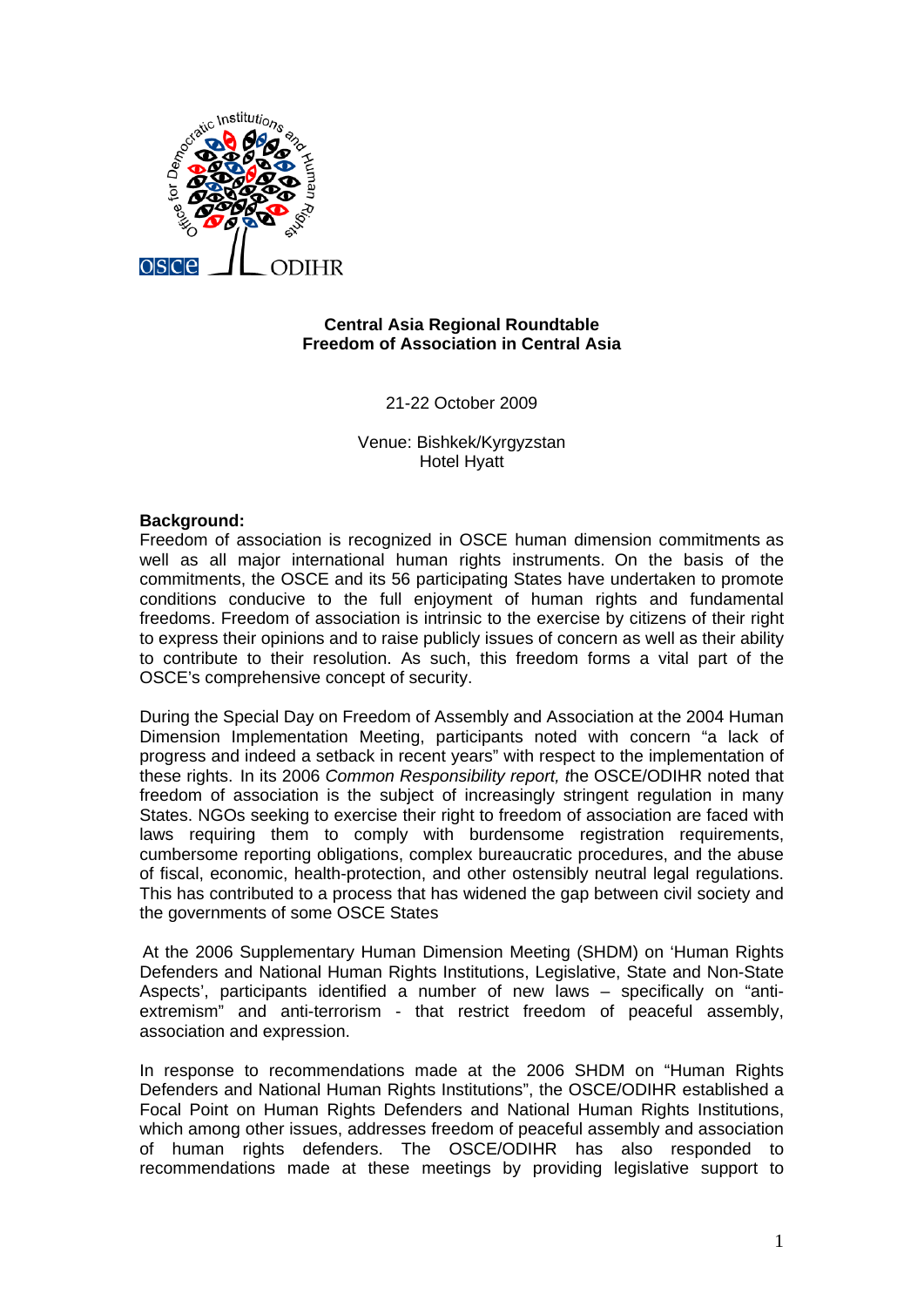participating States to assist them in ensuring that legislation on freedom of association complies with OSCE commitments and international standards

In March 2007, the SHDM on "Freedom of Association, Assembly and Expression: Fostering Full and Equal Participation in Pluralist Societies" explored how the full implementation of the rights to freedom of association, peaceful assembly and expression can be advanced and secured in order to promote the development of an inclusive and diverse society as well as long-term security. In the recommendations to the OSCE, its institutions and field operations, participants recommended the OSCE to organize and support regional events on freedom of association in order to facilitate the dialogue between governments and civil society on this issue.

# **Objective of the roundtable**

Overarching objective: as a follow-up to a recommendation formulated at the 2007 SHDM on "Freedom of Assembly, Association and Expression", the roundtable aims to gather experts, NGOs/International NGOs (INGOs), International Organizations (IOs), National Human Rights Institutions and relevant authorities from participating States in Central Asia to:

- Review the legal framework for NGOs in the five Central Asian countries in line with international standards related to freedom of association, focusing on developments that have occurred since the last OSCE/ODIHR Regional Conference in 2005 which addressed this issue;
- Share international good practices relating to guaranteeing the right to freedom of association;
- Foster a consultative law-making process between States and civil society organizations;
- Explore the role of OSCE/ODIHR and international organizations in assisting States in bringing their legislation in compliance with international standards;
- Identify next steps to strengthen and further improve freedom of association in Central Asia.

#### **Themes to be addressed throughout the roundtable:**

- 1. General introduction on the context in which NGOs operate in Central Asia
- 2. Evolution of the legal context in Central Asia, specifically legislation impacting on freedom of association/NGOs;
- 3. Practices (administrative) impacting on NGOs
- 4. Legislation related to freedom of association, including tax law, anti-terrorism legislation, NGO legislation
- 5. The role of National Human Rights Institutions in supporting freedom of association
- 6. The role of the judiciary, parliaments and executive authorities in ensuring that the right to associate is safeguarded
- 7. The role of international organizations (UN/OSCE) in upholding freedom of association
- 8. The role of INGOs in addressing challenges faced by NGOs

#### **Dates and venue:**

21-22 October, Hotel Hyatt in Bishkek.